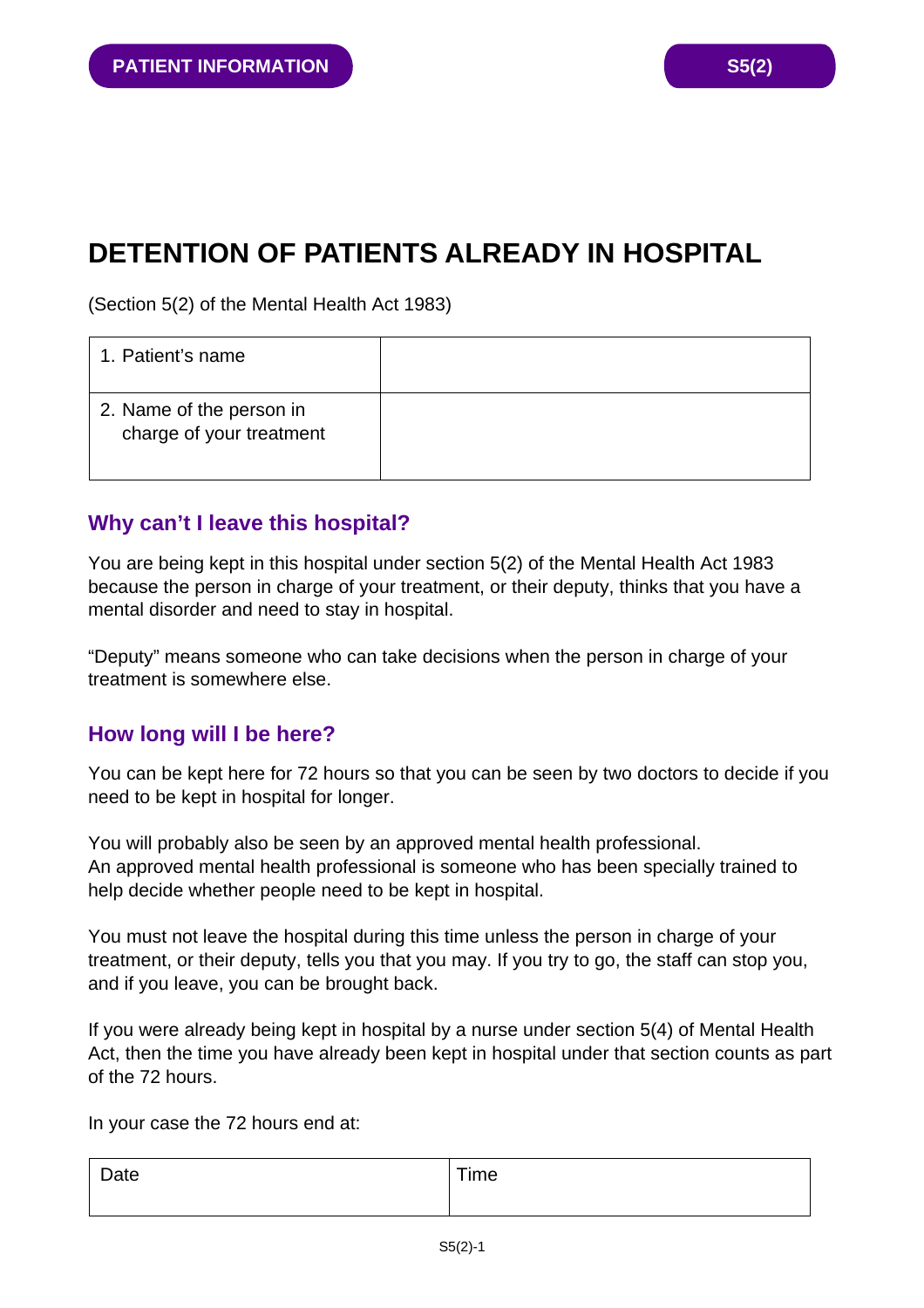#### **What happens next?**

Once the doctors have seen you, it may be decided that you need to stay in hospital for longer. A doctor or an approved mental health professional will tell you why and for how long this is likely to be. You will be given another leaflet to tell you what will happen. If it is decided that you do not need to stay, they (or another member of staff) will talk to you about what other help you should have.

If you have not been told you have to stay in hospital by the end of the 72 hours, you will be free to leave. But you may decide you wish to stay in hospital as a voluntary patient. If you do want to leave at the end of the 72 hours, please talk to a member of staff first.

# **Can I appeal?**

No. Even if you do not agree that you need to stay in hospital now, you cannot appeal against a decision to keep you here under section 5(2).

## **Will I be given treatment?**

The hospital staff will tell you about any treatment they think you need. You have the right to refuse any treatment you do not want. Only in special circumstances, which would be explained to you, can you be given treatment you do not agree to.

#### **Letting your nearest relative know**

A copy of this leaflet will be given to the person the Mental Health Act says is your nearest relative.

There is a list of people in the Mental Health Act who are treated as your relatives. Normally, the person who comes highest in that list is your nearest relative. The hospital staff can give you a leaflet which explains this and what rights your nearest relative has in connection with your care and treatment.

In your case, we have been told that your nearest relative is:

If you do not want this person to receive a copy of the leaflet, please tell your nurse or another member of staff.